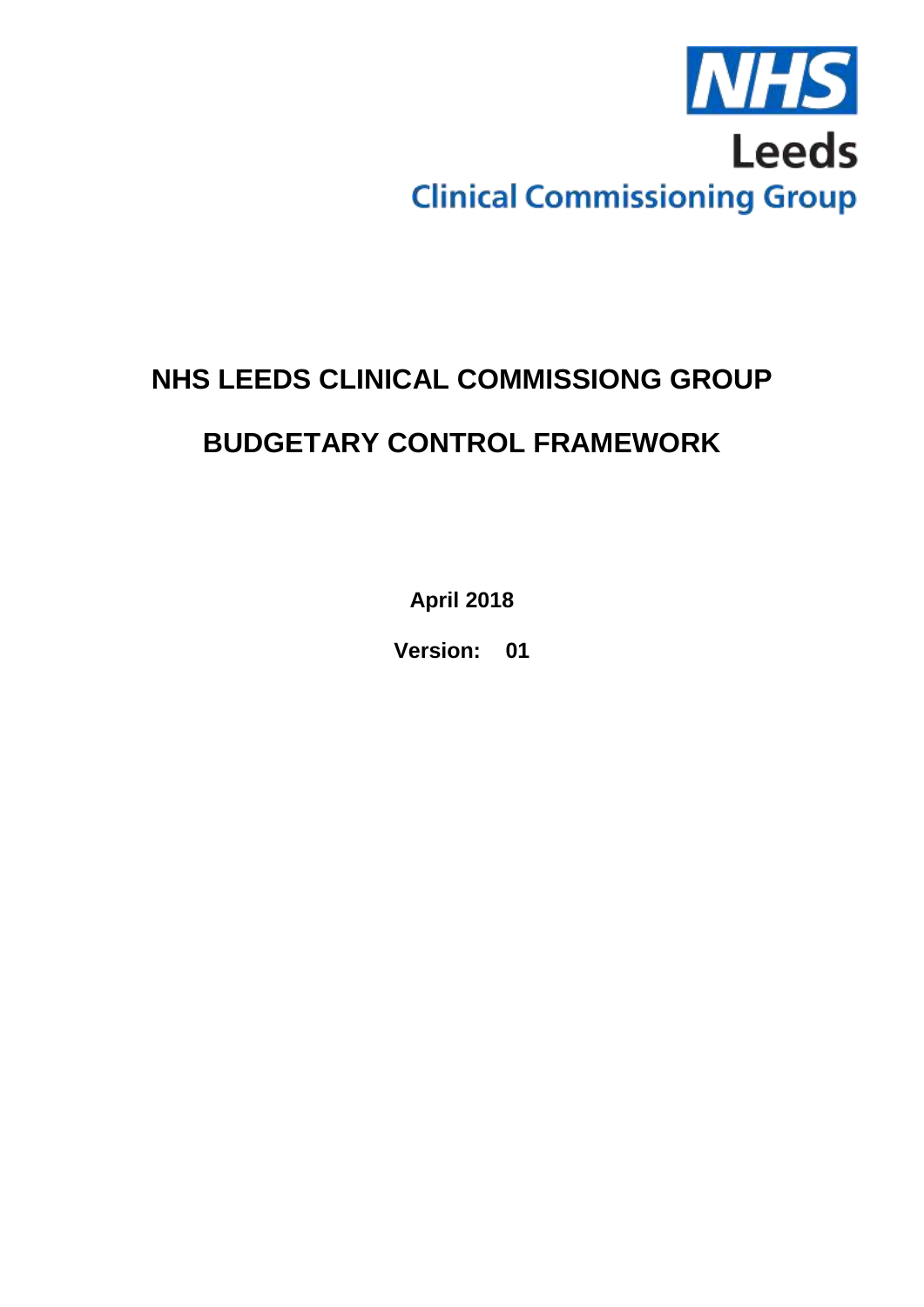## **BUDGETARY CONTROL FRAMEWORK**

## **Table of Contents**

| $\mathbf 1$    |                                                             |  |  |
|----------------|-------------------------------------------------------------|--|--|
| $\overline{2}$ |                                                             |  |  |
|                | 2.1<br>2.2<br>2.3<br>2.4<br>2.5<br>2.6                      |  |  |
| 3              |                                                             |  |  |
|                | 3.1<br>3.2<br>3.3<br>3.4<br>3.5<br>3.6<br>3.7               |  |  |
| $\overline{4}$ |                                                             |  |  |
|                | 4.1<br>4.2<br>4.3<br>4.4<br>4.5<br>4.6<br>4.7<br>4.8<br>4.9 |  |  |
| 5              |                                                             |  |  |
| 6              |                                                             |  |  |
| 7              | 16                                                          |  |  |
|                |                                                             |  |  |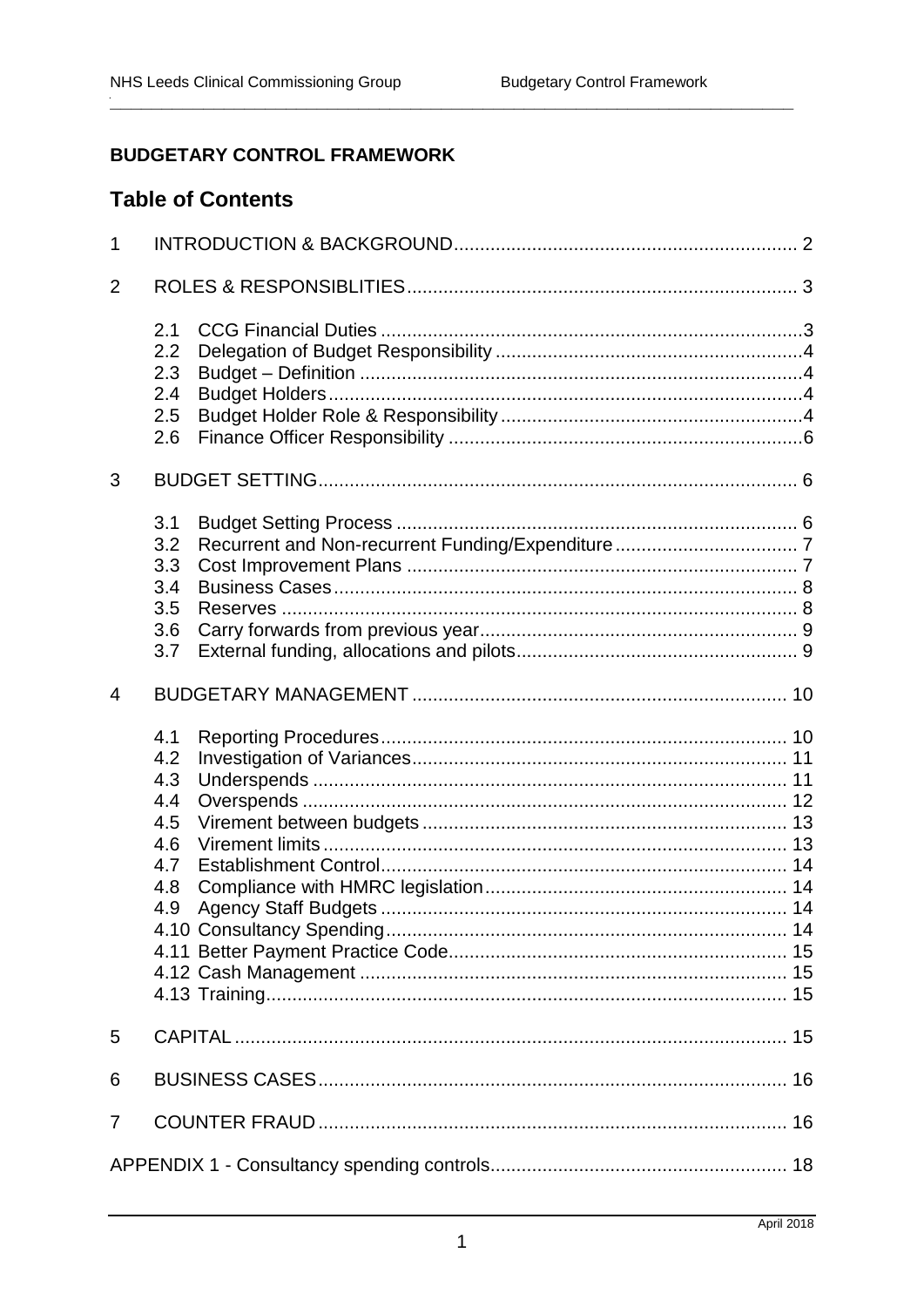## **BUDGETARY CONTROL FRAMEWORK**

## <span id="page-2-0"></span>**1 INTRODUCTION & BACKGROUND**

In the current economic climate it is even more important than ever to ensure that there are robust budgetary control procedures in place to make best use of the available resources.

**\_\_\_\_\_\_\_\_\_\_\_\_\_\_\_\_\_\_\_\_\_\_\_\_\_\_\_\_\_\_\_\_\_\_\_\_\_\_\_\_\_\_\_\_\_\_\_\_\_\_\_\_\_\_\_\_\_\_\_\_\_\_\_\_\_\_**

The Prime Financial Policies (previously called Standing Financial Instructions) detail the financial responsibilities, policies and procedures to be adopted by the CCG. Together with the Standing Orders, Scheme of Reservation & Delegation, financial procedure notes and other locally generated policies, they cover all aspects of financial management and control.

Budget holders are required to review procedures for financial management to ensure that they meet the standards laid down and must comply with the directions & guidance in this document. Financial performance is a key objective for senior managers within the CCG and, as such, failure to comply with budgetary control procedures may be treated as a breach of conduct.

The budgetary control framework is a key element of the CCG's internal control environment. It is designed to assist budget holders and managers in the discharge of their responsibilities. It describes the ground-rules within which budgets are to be operated in the financial year, it clarifies roles and responsibilities in respect of budgetary control and it ensures that the budgetary processes of the CCG form part of the overall assurance framework.

The aims of the framework are:

- To develop management understanding and capacity in relation to financial matters. This should be to enable managers to get the best possible value from the budgets at their disposal.
- To provide the CCG with the necessary controls to ensure that expenditure is incurred in accordance with the CCG's approved budget.

A number of underlying key themes will be maintained in the framework:

- Budgets will be set within the CCG's expected resource.
- Budgets will be set so that they are achievable and realistic with all budget setting methodologies and assumptions being made clear.
- Expenditure will not be permitted to exceed budgets without the approval of the CCG Chief Finance Officer.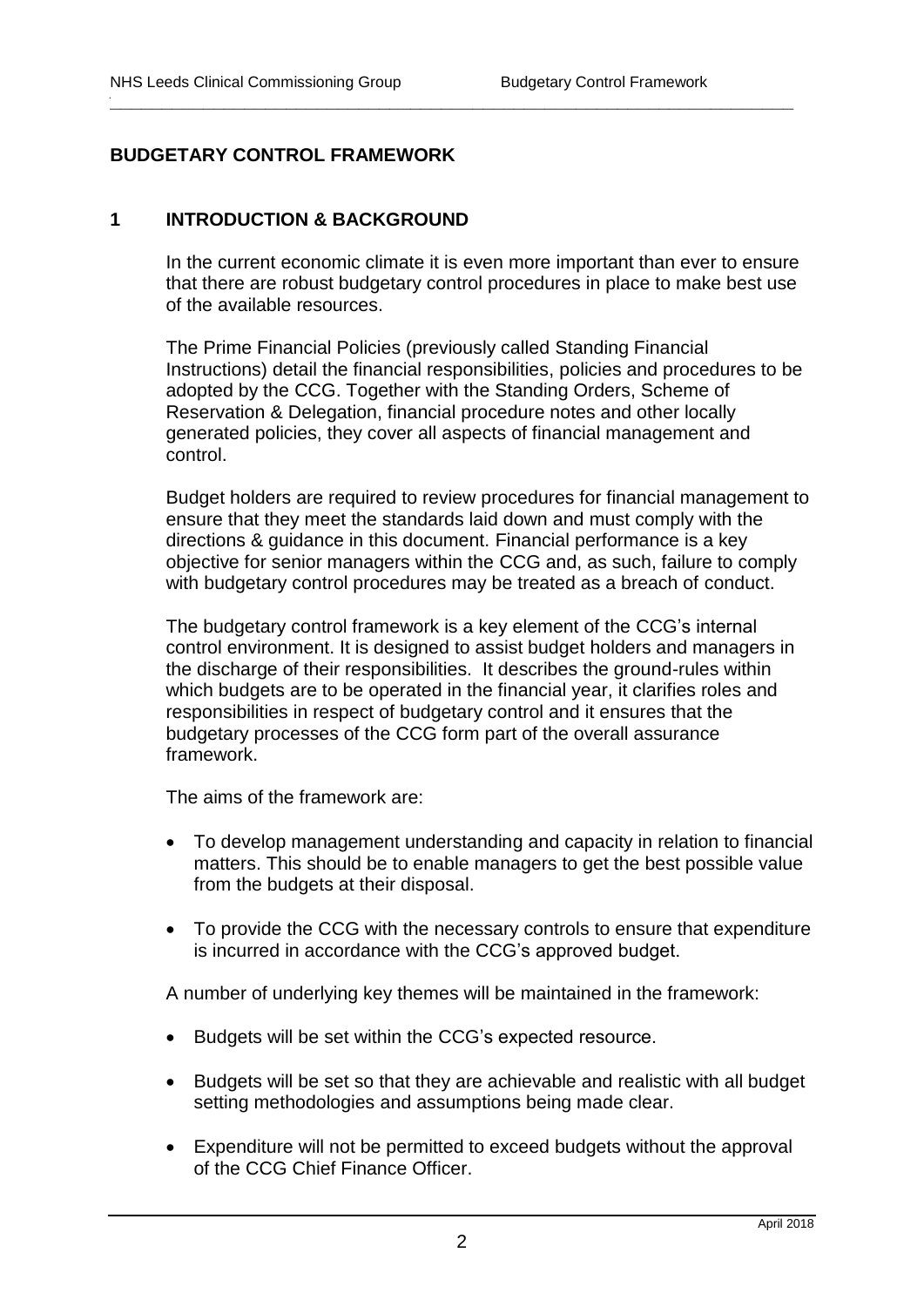• There will be no automatic right to receive a budget at the same level as previous years. Budget holders will need to demonstrate how resources within their control are being spent and identify the resultant value for money benefits derived therefrom. Budgets will also reflect the CCG's policy on management and operational cost reduction schemes and targets.

**\_\_\_\_\_\_\_\_\_\_\_\_\_\_\_\_\_\_\_\_\_\_\_\_\_\_\_\_\_\_\_\_\_\_\_\_\_\_\_\_\_\_\_\_\_\_\_\_\_\_\_\_\_\_\_\_\_\_\_\_\_\_\_\_\_\_**

- Actual staff posts will not be permitted to exceed funded establishments.
- Budget reports will be issued on a regular basis for appropriate review and action.
- Where practicable, expenditure and income budgets will be linked but identified separately in order that trends and performance can be monitored.
- Clear ownership / accountability of budgets by budget holder / managers will be required and evidenced through formal sign-off of budgets.
- Any proposal requiring additional funds must have appropriate finance input and sign-off, including identification of the source of funding, prior to submission to the Governing body or delegated committee for approval.

## <span id="page-3-0"></span>**2 ROLES & RESPONSIBLITIES**

<span id="page-3-1"></span>2.1 CCG Financial Duties

The CCG is required to meet a number of key statutory and administrative financial duties:-

- Resource limits a statutory duty to keep expenditure with specified resource limits. The CCG has resource limits for both revenue (RRL) and capital (CRL), which must be met individually;
- Cash limits  $(CL)$  a statutory duty not to exceed its cash limit, i.e. do not spend more than the specified cash limit. The CCG has a combined cash limit for both revenue and capital;
- Financial balance CCGs are expected to achieve NHS England set financial control totals each year,.
- Better Payments Practice Code CCGs are required to aim to pay all valid invoices within 30 days of receipt unless other payment terms have been agreed. To meet compliance at least 95% of invoices must be paid within the target.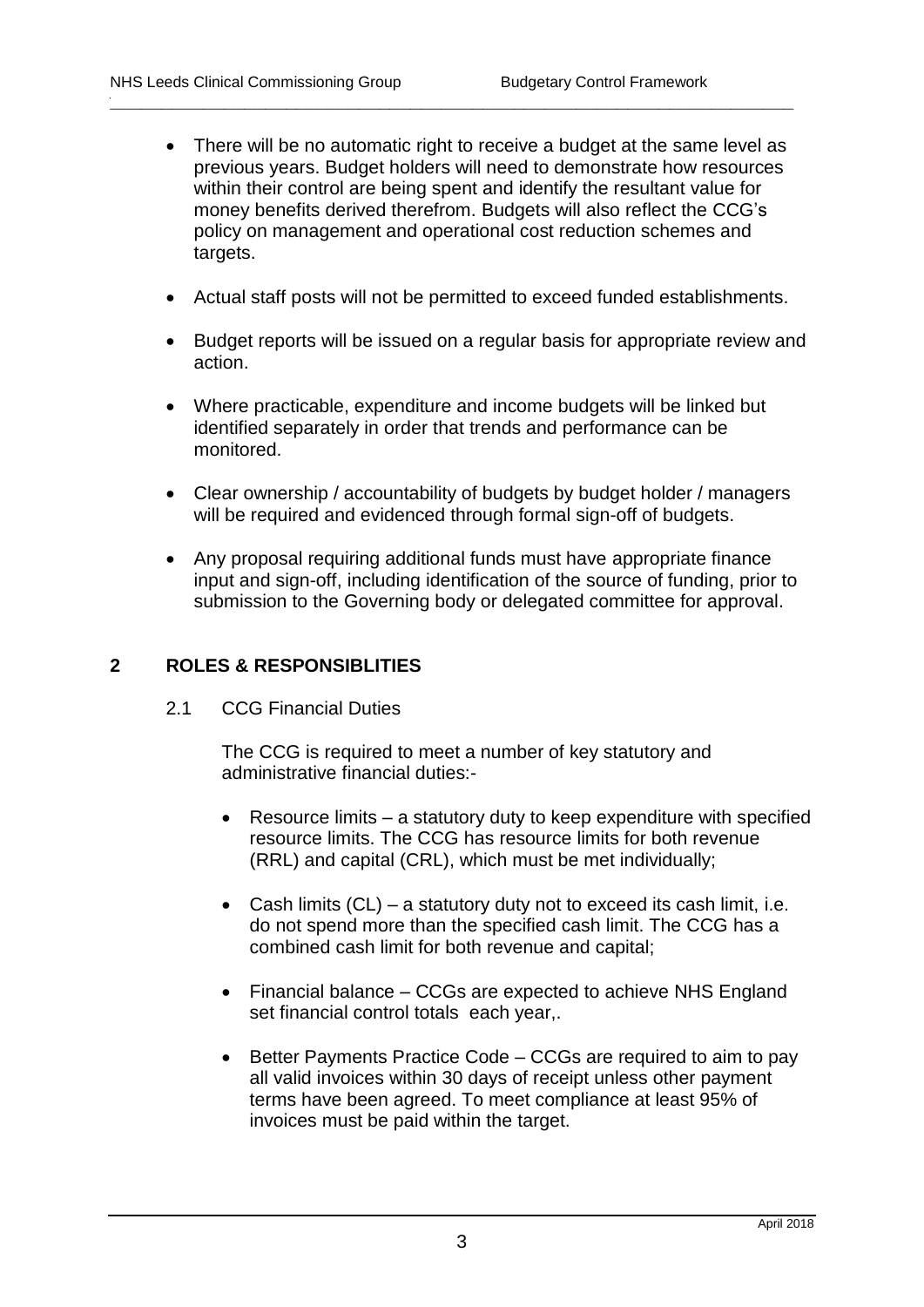## <span id="page-4-0"></span>2.2 Delegation of Budget Responsibility

The Accountable Officer will delegate responsibility for the management of budgets to individuals in line with the scheme of delegation to permit such managers to perform their duties. Any delegation of budgets by the Accountable Officer will be specified in a financial scheme of delegation, which will provide a clear definition of responsibility for the control of expenditure, the exercise of virements and the limits on the authorisation of expenditure.

**\_\_\_\_\_\_\_\_\_\_\_\_\_\_\_\_\_\_\_\_\_\_\_\_\_\_\_\_\_\_\_\_\_\_\_\_\_\_\_\_\_\_\_\_\_\_\_\_\_\_\_\_\_\_\_\_\_\_\_\_\_\_\_\_\_\_**

## <span id="page-4-1"></span>2.3 Budget – Definition

A budget is a specific sum of money allocated to carry out a specific plan for a specific period. It expresses plans and intentions in resource and financial terms having regard for the quantity and quality of services to be given.

## <span id="page-4-2"></span>2.4 Budget Holders

Budgets will be held by the individuals who are responsible for running services or delivering specific objectives. Such responsibility will be mirrored by accountability, through a budget, for the use of resources in discharging those responsibilities.

It is recognised that an awareness of financial control should be embedded within the culture of the organisation. As such budget holders are responsible for ensuring that they, and staff within their team, are conversant with current finance issues and understand the financial implications of their decisions and actions.

Whilst recognising these working relationships, budgetary responsibility is vested in one individual for accountability purposes.

<span id="page-4-3"></span>2.5 Budget Holder Role & Responsibility

A nominated Finance Officer will be allocated to each budget to help the budget holder manage their financial resources.

All budget holders have a number of responsibilities. These include:-

- Set realistic budgets in conjunction with the Finance Officer within the sum allocated.
- Deliver the service/objective within the financial and manpower limits set within the budget.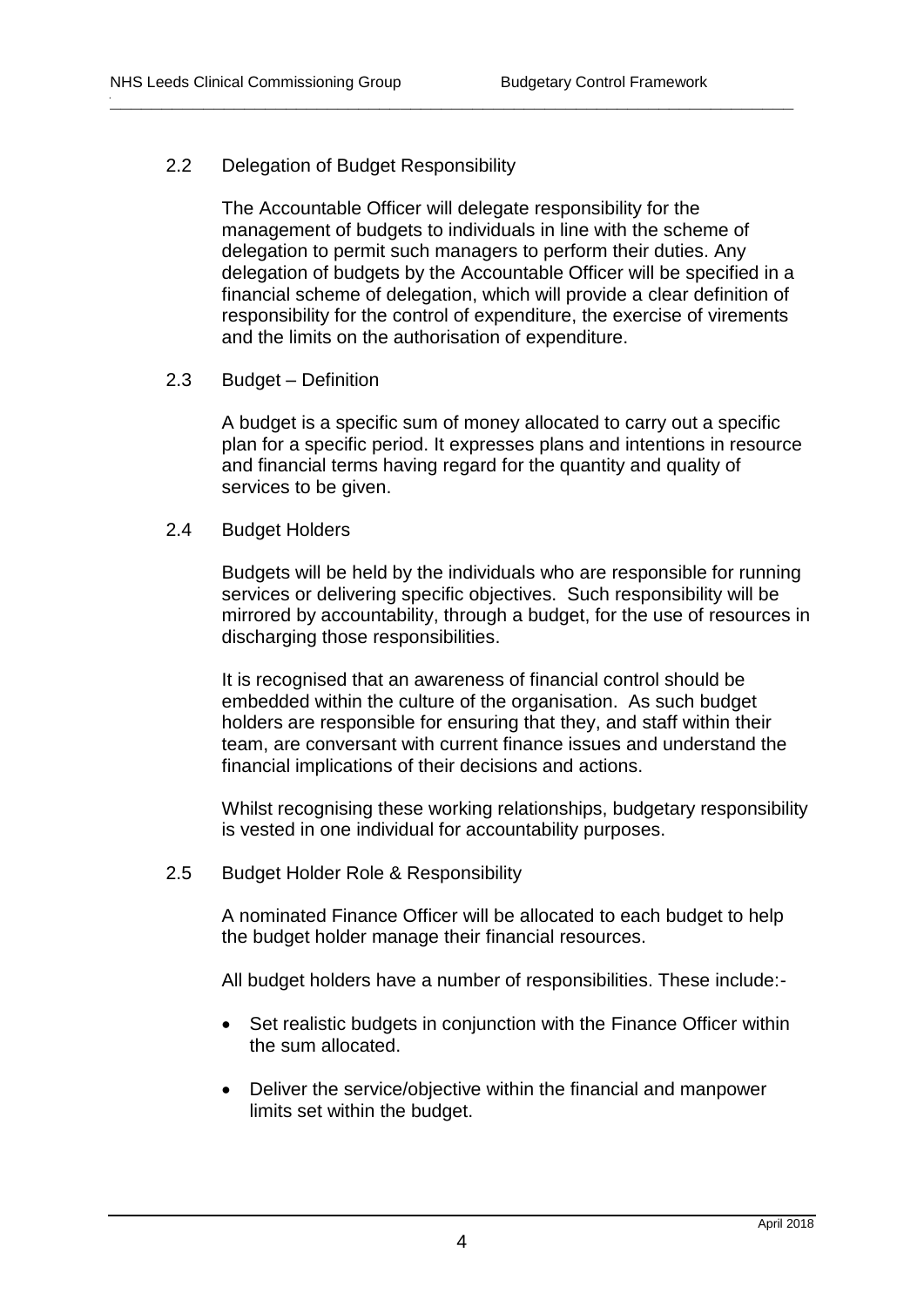- Spend funds only as required and to manage funds / manpower such that the best possible value for money is obtained at all times from the public purse.
- Work within the establishment control process to ensure that all posts are properly funded and approved.
- Timely approval and accurate coding of financial documents, eg invoices.
- Monitor budgets on a regular basis, at least monthly.

**\_\_\_\_\_\_\_\_\_\_\_\_\_\_\_\_\_\_\_\_\_\_\_\_\_\_\_\_\_\_\_\_\_\_\_\_\_\_\_\_\_\_\_\_\_\_\_\_\_\_\_\_\_\_\_\_\_\_\_\_\_\_\_\_\_\_**

- Work closely with Finance Officers, keeping them informed of any forthcoming financial issues, identifying risks that will affect the financial position and agreeing the likely year end forecast outturn position.
- Inform the Finance Officer of the underlying reasons for any budget variances, taking into account any virement options.
- When areas of overspend have been highlighted, develop an action plan to demonstrate how the circumstances are to be corrected, keeping the Finance Officer informed of reasons for the variance and the action being taken to correct the position.
- Comply with the Financial Directions for NHS CCGs in England and the CCG's Standing Orders, Prime Financial Policies, Detailed Financial Policies and Tendering & Contracting procedures at all times.
- Budgets must be maintained in accordance with the CCG's overall plans and policies and must be used only for the purpose for which they are provided except where otherwise approved by the Governing body.
- Budget holders are responsible for the production of business cases to the level and standard outlined in section 6 of this document in response to any requests from the Executive Team. These could be required in support of bids for additional funding or in order to justify expenditure which is already budgeted for within existing budgets.

The management of a budget may be delegated to a named budget manager by the budget holder. Whilst the budget manager must comply with all the above requirements, the budget holder remains accountable for the performance of the budget(s) under their control.

A comprehensive list of budget holders and budget managers will be maintained by the Finance Team. Executive Officers are responsible for ensuring that any change within the budget authorisation hierarchy is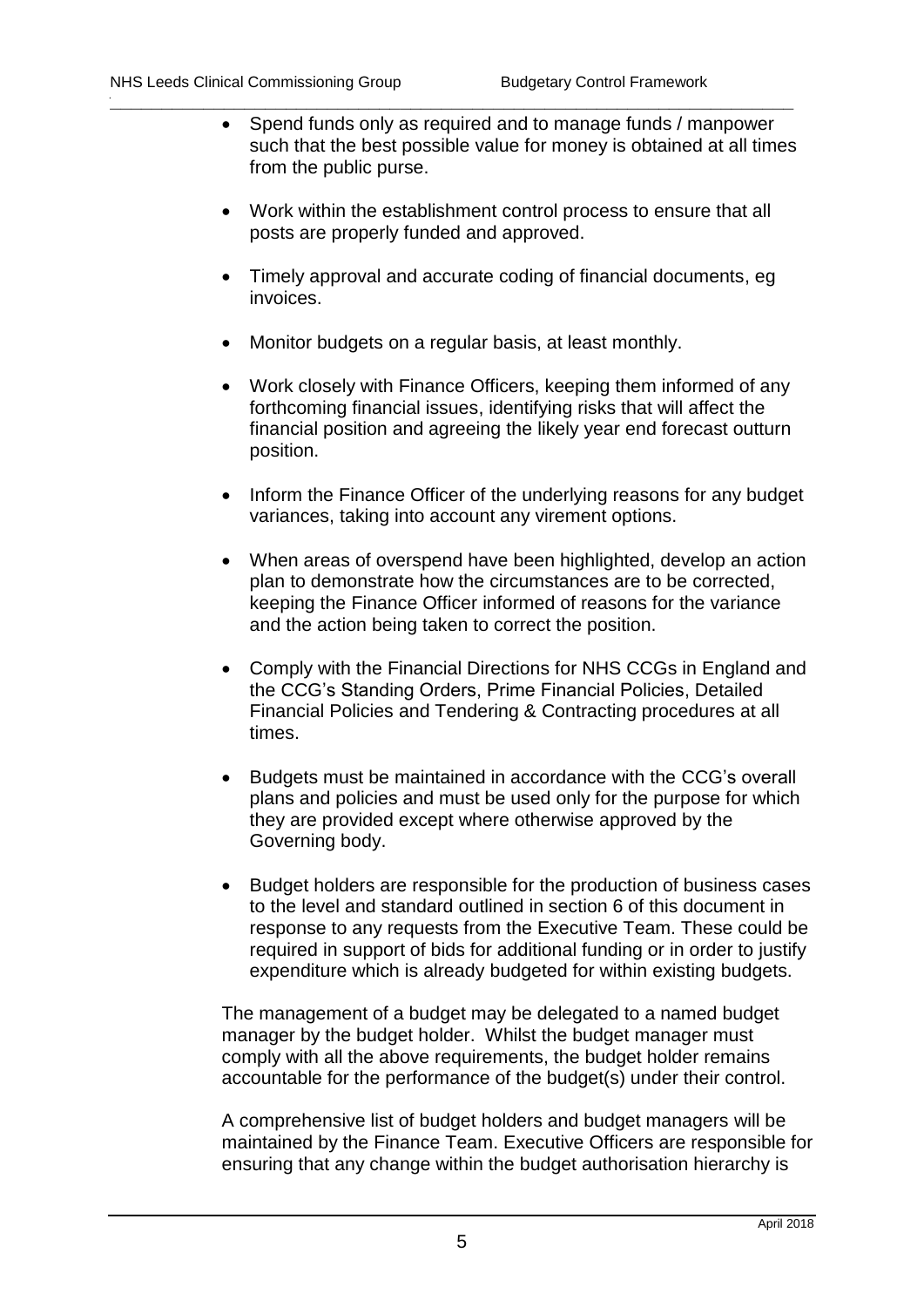properly notified in writing to their nominated Finance Officer at the earliest opportunity.

<span id="page-6-0"></span>2.6 Finance Officer Responsibility

Each budget holder will be allocated a Finance Officer whose responsibility it will be to:-

**\_\_\_\_\_\_\_\_\_\_\_\_\_\_\_\_\_\_\_\_\_\_\_\_\_\_\_\_\_\_\_\_\_\_\_\_\_\_\_\_\_\_\_\_\_\_\_\_\_\_\_\_\_\_\_\_\_\_\_\_\_\_\_\_\_\_**

- Provide accurate, timely and relevant information to help budget holders manage their budgets;
- Make contact with budget holders on a regular basis to discuss any budgetary issues and forecasts;
- Work closely with budget holders to understand the nature and patterns of expenditure and agree the likely forecast outturn position at the year end (i.e. the extent to which expenditure is likely to deviate from budget).
- Provide advice and assistance to budget holders in the management of their budgets. Notwithstanding this, budget holders are ultimately responsible for the consequences of their decisions.
- Provide advice and assist the budget holder complete business case documentation for new developments or reviews of existing services.
- Maintain a financial risk register, ensuring this is owned and updated by the budget holder.
- Maintain records to ensure that budgets accurately reflect the approved establishment levels.

## <span id="page-6-1"></span>**3 BUDGET SETTING**

#### <span id="page-6-2"></span>3.1 Budget Setting Process

The financial plans and resultant annual budgets are based on the CCG's anticipated resources, risks, efficiency targets and developments known at the time of setting the budget. Budgets will originate from discussions between budget holders and finance managers, informed by ongoing discussion throughout the year. Finance Officers will ensure that they have access to the latest strategic planning assumptions applied by the CCG's Senior Management Team.

For planning purposes recurrent budgets will be 'rolled over' to form the baseline for the following year. However there will be no automatic right to receive this rolled forward budget in full. Budget holders will need to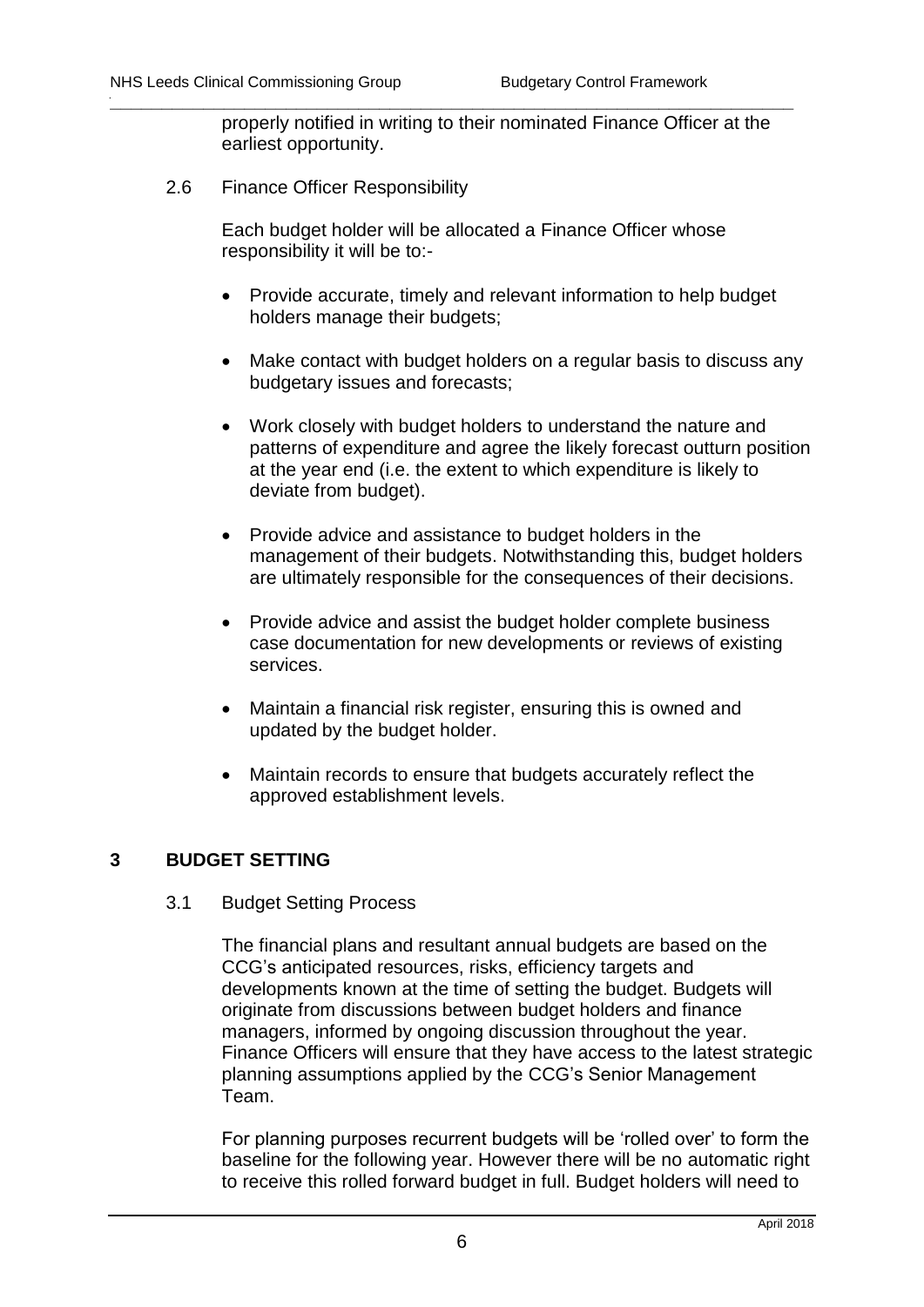demonstrate how resources within their control are being spent and identify the resultant value for money benefits. They may be called upon to justify specific spending schemes via the business case process before elements of their full budget is released to them.

**\_\_\_\_\_\_\_\_\_\_\_\_\_\_\_\_\_\_\_\_\_\_\_\_\_\_\_\_\_\_\_\_\_\_\_\_\_\_\_\_\_\_\_\_\_\_\_\_\_\_\_\_\_\_\_\_\_\_\_\_\_\_\_\_\_\_**

The business planning cycle will ensure that all identified developments and cost pressures are assessed, prioritised and approved by the CCG with reference to local and national targets. Throughout the year, it will also serve as a tool for evaluating and potentially disinvesting in services which are already in place.

Inflation adjustments will be applied in line with agreed financial planning assumptions.

Budgets are subject to Cost Improvement or Efficiency targets set both nationally and locally by the CCG. Budget holders are required to develop realistic and achievable schemes in order to meet these targets.

All budgets must be agreed and "signed-off" by the appropriate budget holder.

Budgets must be approved by Governing body prior to the start of the financial year and in advance of any new financial commitments being made.

<span id="page-7-0"></span>3.2 Recurrent and Non-recurrent Funding/Expenditure

Recurrent (on-going) and non-recurrent (current year only/time limited) budgets will be separately identified and agreed with budget holders and managers.

Under no circumstances should recurrent expenditure be committed against non-recurrent funding unless by prior written agreement of the CCG Chief Finance Officer.

Non-recurrent funding may only be used to meet non-recurrent expenditure and will be withdrawn at the commencement of the next financial year unless by prior written agreement of the CCG Chief Finance Officer.

Where external funding streams are identified as being non-recurrent, a written agreement which confirms funding arrangements must be signed by the external stakeholder/agency prior to any financial commitment being made by the CCG (eg. advertising posts).

<span id="page-7-1"></span>3.3 Cost Improvement Plans

Cost efficiency measures will be agreed with budget holders prior to the start of each financial year and deducted from base budgets. Each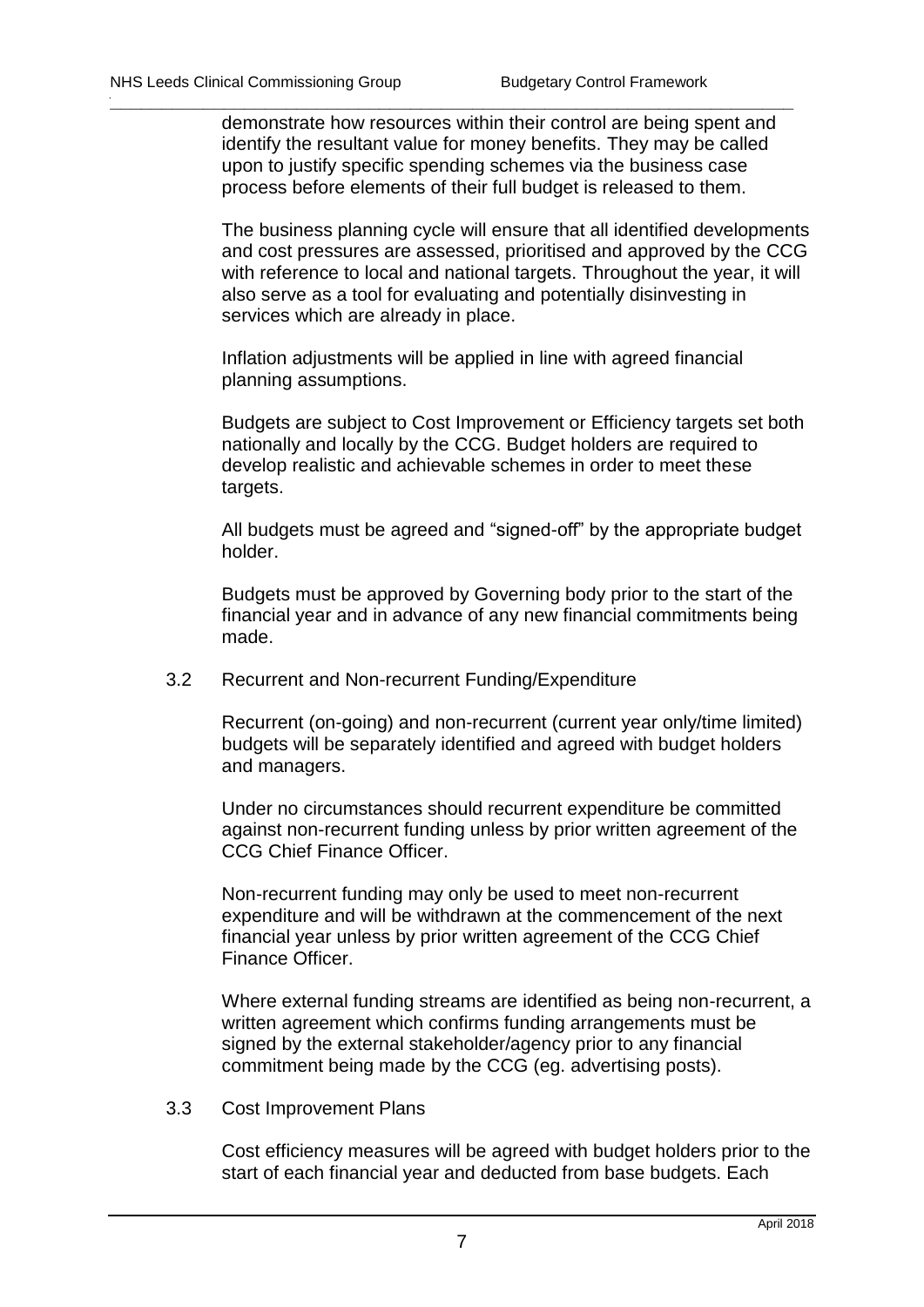measure will be monitored and reviewed on a monthly basis against the planned savings. Where actual performance is below that planned, a revised action plan must be agreed to deliver the agreed savings.

**\_\_\_\_\_\_\_\_\_\_\_\_\_\_\_\_\_\_\_\_\_\_\_\_\_\_\_\_\_\_\_\_\_\_\_\_\_\_\_\_\_\_\_\_\_\_\_\_\_\_\_\_\_\_\_\_\_\_\_\_\_\_\_\_\_\_**

The ownership of any savings plan (i.e. who may claim to such savings) must be identified at the outset when plans are made.

#### <span id="page-8-0"></span>3.4 Business Cases

Business Cases must be produced in line with guidance in section 6.

Business Cases will be required for all proposed developments. They may also be requested by the Executive Team in connection with any existing schemes within a budget holder's area of responsibility.

All Business Cases must have appropriate input and support from the finance department. In particular the source of funding must be identified and confirmed by the Finance Officer prior to submission to the Governing body or delegated committee for approval. This will ensure that the associated costs are accurate and provide an additional check to ensure that all financial considerations have been taken into account. It will also ensure that, for both new and existing schemes, there is absolute clarity around the reasons for and the benefits and outcomes of the schemes under review.

Any changes to commissioned activity/spend and cost pressures impacting on budgetary spend must be approved in the same way as new developments. Baseline budgets will not be automatically reset to accommodate cost pressures. Budget holders must formally apply for additional budgetary resources under the same rules as for investments & developments using through the agreed business planning process.

Approved development funding will be retained within Reserves until confirmation is received that the development has commenced. At such a time the budget will be released to a designated budget holder through the formal budget virement process. The amount released to the budget holder will reflect any slippage between the planned start date and the actual start date.

Further advice regarding the format & content of a business case can be obtained from the Finance Officer.

## <span id="page-8-1"></span>3.5 Reserves

The CCG Chief Finance Officer, on behalf of the Accountable Officer, will endeavour to create such reserves as are deemed necessary to secure the ability of the CCG to meet its financial duties. Reserves may include sums to cover future pay awards, price inflation, unforeseen contingencies, non-recurrent spending or other specific items as not yet allocated to individual budgets.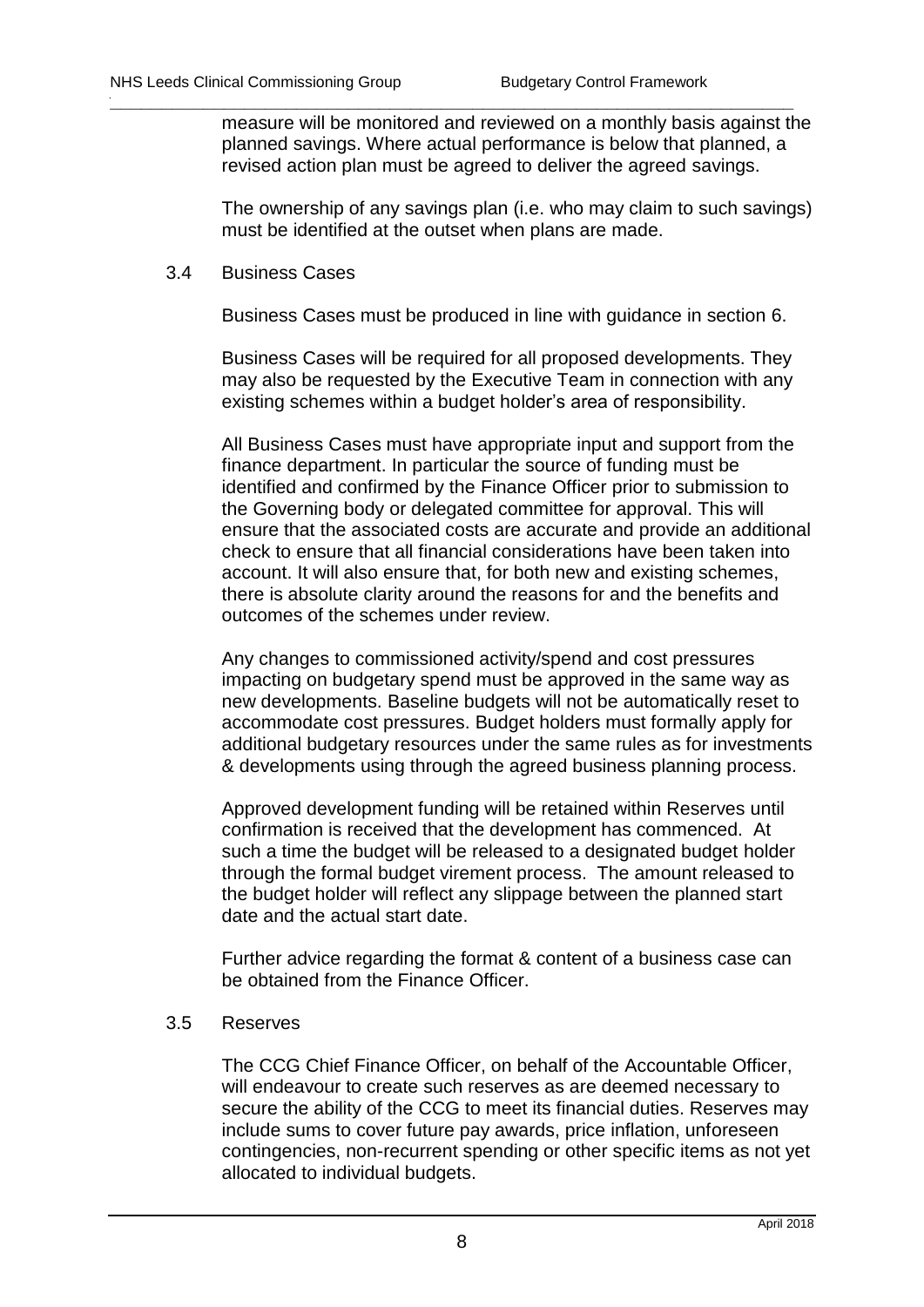The CCG Chief Finance Officer may exercise discretion to partly or wholly allocate reserves directly to departments for subsequent allocation to specific budgets.

**\_\_\_\_\_\_\_\_\_\_\_\_\_\_\_\_\_\_\_\_\_\_\_\_\_\_\_\_\_\_\_\_\_\_\_\_\_\_\_\_\_\_\_\_\_\_\_\_\_\_\_\_\_\_\_\_\_\_\_\_\_\_\_\_\_\_**

Reserves will be reviewed on a monthly basis to determine both their adequacy and necessity.

All changes to revenue resource allocations notified by the Department of Health will be reflected initially in reserves. Budget holders do not have an automatic right to receive an allocation direct into their budgets.

Funds will only be released from reserves when the CCG Chief Finance Officer is satisfied that:

- The appropriate approval process and procedures have been complied with;
- There is a sound financial strategy in place for spending the resource;
- The purpose is in line with the CCGs strategic objectives and demonstrates value for money;
- The proposed use of resource is not or cannot be funded from within existing budgets; and
- The commitment will not jeopardise the CCGs ability to meet its statutory duties and financial targets.
- <span id="page-9-0"></span>3.6 Carry forwards from previous year

Automatic carry-forwards of unused budget funds for individual budgets from the prior financial year will not be available.

Where a CCG has received 'ring fenced' income (not allocations), which would otherwise be lost to the organisation, non-recurrent budget carry forwards may be considered subject to written approval by the Chief Finance Officer. Under no circumstances can unused allocations received from the Department of Health or NHS England be carried forward.

<span id="page-9-1"></span>3.7 External funding, allocations and pilots

No applications should be made for any additional external funding towards pilots or service developments without formal financial sign-off. This is to ensure that any projected costs submitted are validated and that the finance department is aware of the application in order to track receipt of the external funding.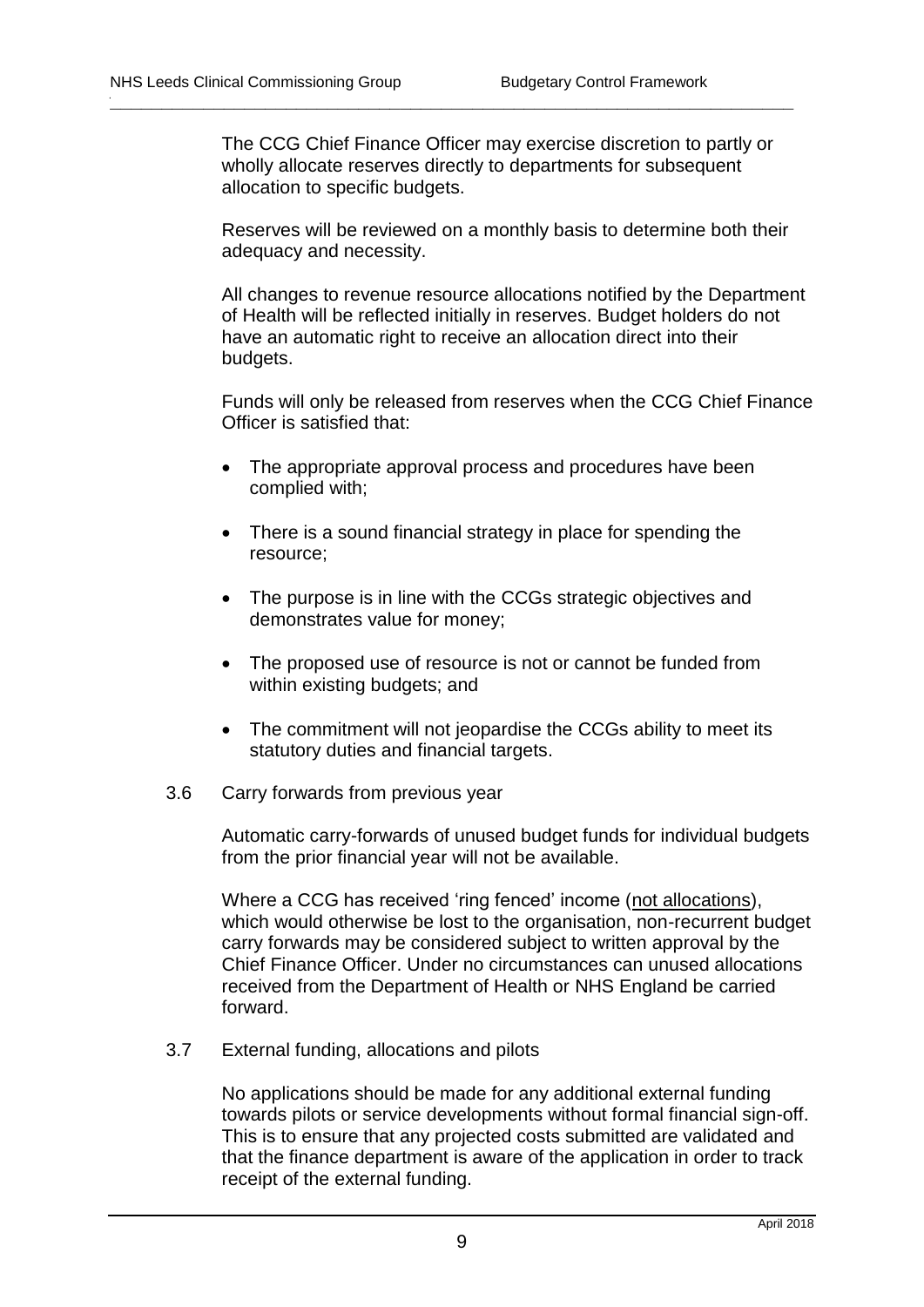No funds should be committed until allocations have been confirmed.

**\_\_\_\_\_\_\_\_\_\_\_\_\_\_\_\_\_\_\_\_\_\_\_\_\_\_\_\_\_\_\_\_\_\_\_\_\_\_\_\_\_\_\_\_\_\_\_\_\_\_\_\_\_\_\_\_\_\_\_\_\_\_\_\_\_\_**

## <span id="page-10-0"></span>**4 BUDGETARY MANAGEMENT**

## <span id="page-10-1"></span>4.1 Reporting Procedures

Each budget holder will be provided with a monthly budget report within 10 working days of the month end to which the report relates.

In order to provide an accurate financial position, prior to the reports being finalised:-

- Accruals (sums entered to reflect resources consumed but not yet actually paid for) will be entered by the Finance Team on a monthly basis. This includes for Goods / Services Received and not paid for ("GRNI").
- Prepayment adjustments (sums entered to reflect payments made in advance of resources consumed) will also be entered by the Finance Team on a monthly basis.
- No accruals or prepayment adjustments will be entered which are merely 'balances to budget'.
- Error suspense reconciliations will be cleared promptly each month by the Finance Team before the deadline for monthly closedown of the general ledger.

A schedule of dates on which budget holders and managers will receive budget statements in respect of each accounting period will be issued.

Executive Officer level budget holders will receive summarised versions of financial statements identifying performance against each budget area within their remit.

All budget holders will continue to receive detailed budget statements by Cost Centre and will also be provided with additional information in relation to payroll expenditure.

Budget holders will be instrumental in underwriting the accuracy of forecasts provided in conjunction with the Finance Officer as they should have a more in-depth understanding of their budget area and be aware of any commitments (e.g. Purchase orders raised / SLAs agreed and performance to date).

A regular review will take place, involving both the Finance Officer and budget holder to ensure that the budget reports reflect a true record of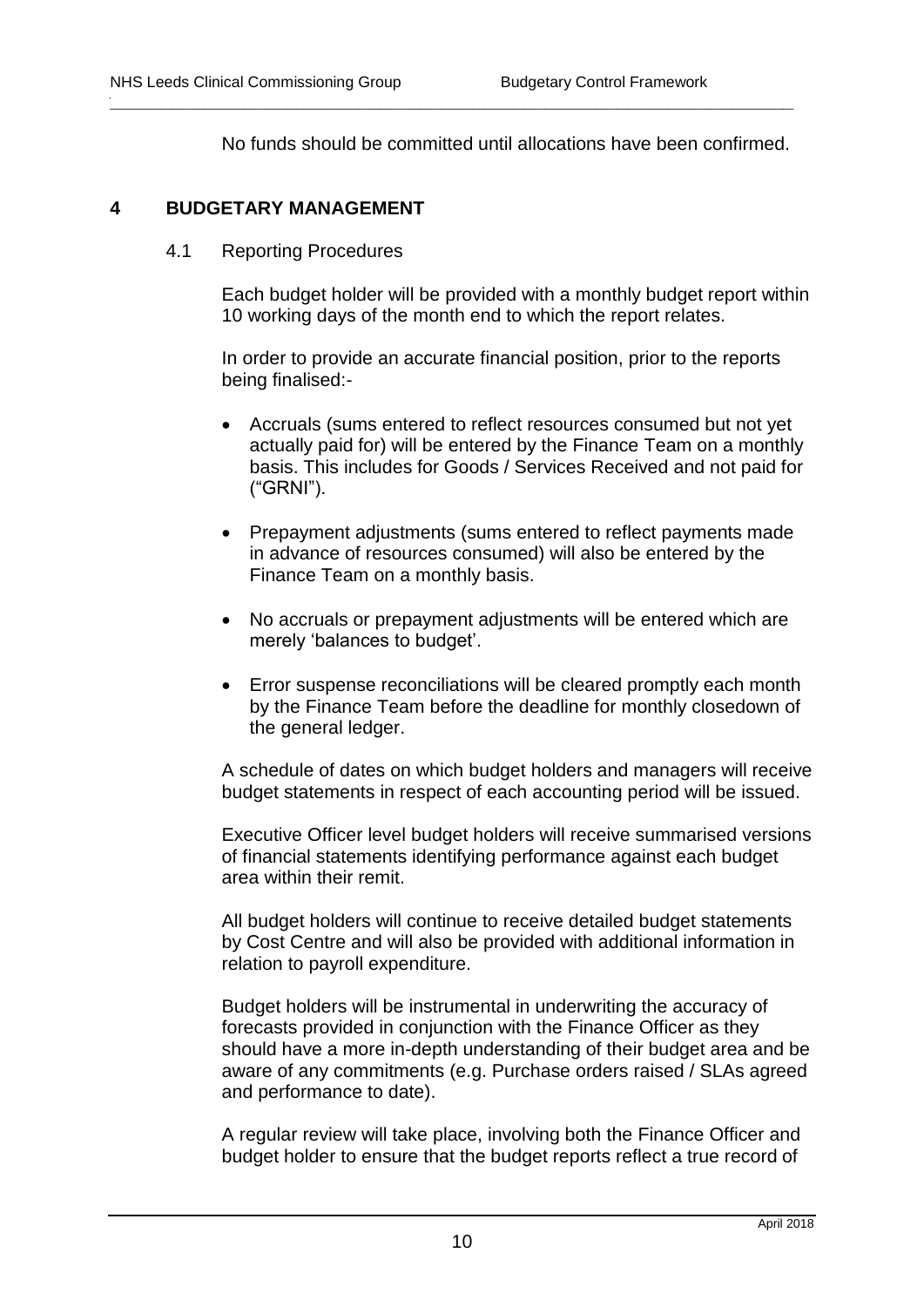the expenditure position to date and to agree the forecast position for the year end.

The CCG Chief Finance Officer will produce a monthly position statement for the Governing body which will:-

**\_\_\_\_\_\_\_\_\_\_\_\_\_\_\_\_\_\_\_\_\_\_\_\_\_\_\_\_\_\_\_\_\_\_\_\_\_\_\_\_\_\_\_\_\_\_\_\_\_\_\_\_\_\_\_\_\_\_\_\_\_\_\_\_\_\_**

- highlight performance against the CCG's key financial targets;
- provide explanations for major variances against budgets and action being taken to rectify the position;
- identify major financial risks that could affect the CCG's financial position and details of any action being taken to mitigate them.
- <span id="page-11-0"></span>4.2 Investigation of Variances

A budget holder must manage their overall budget position within the resources available. Variances, where income or expenditure differs from the budget, during the year need to be fully understood by the budget holder in order that the underlying financial position can be determined and appropriate management action taken to bring expenditure back in line with the budget.

All significant variances should be investigated rapidly by the budget holder in liaison with the Finance Officer. When variances become apparent during the monthly reporting cycle, every effort should be made to investigate the cause of the variance within one week.

In respect of significant adverse variances, action to remedy (or cover) the problem should be taken as quickly as possible, but only after seeking appropriate advice. Failure to take prompt action could lead to more drastic measures becoming necessary at a later stage.

As part of the year end closedown process, budget holders will be asked to highlight and explain any significant variance in advance of the audit. The investigation threshold will be linked to the external auditors materiality or testing level.

## <span id="page-11-1"></span>4.3 Underspends

Budget holders are encouraged to generate savings and underspends, without reducing quality of service or administrative performance.

Budget holders should note that underspends in any year are not normally carried forward for use in a subsequent year.

If a budget is forecast to be underspent, the savings will be classified into two distinct categories: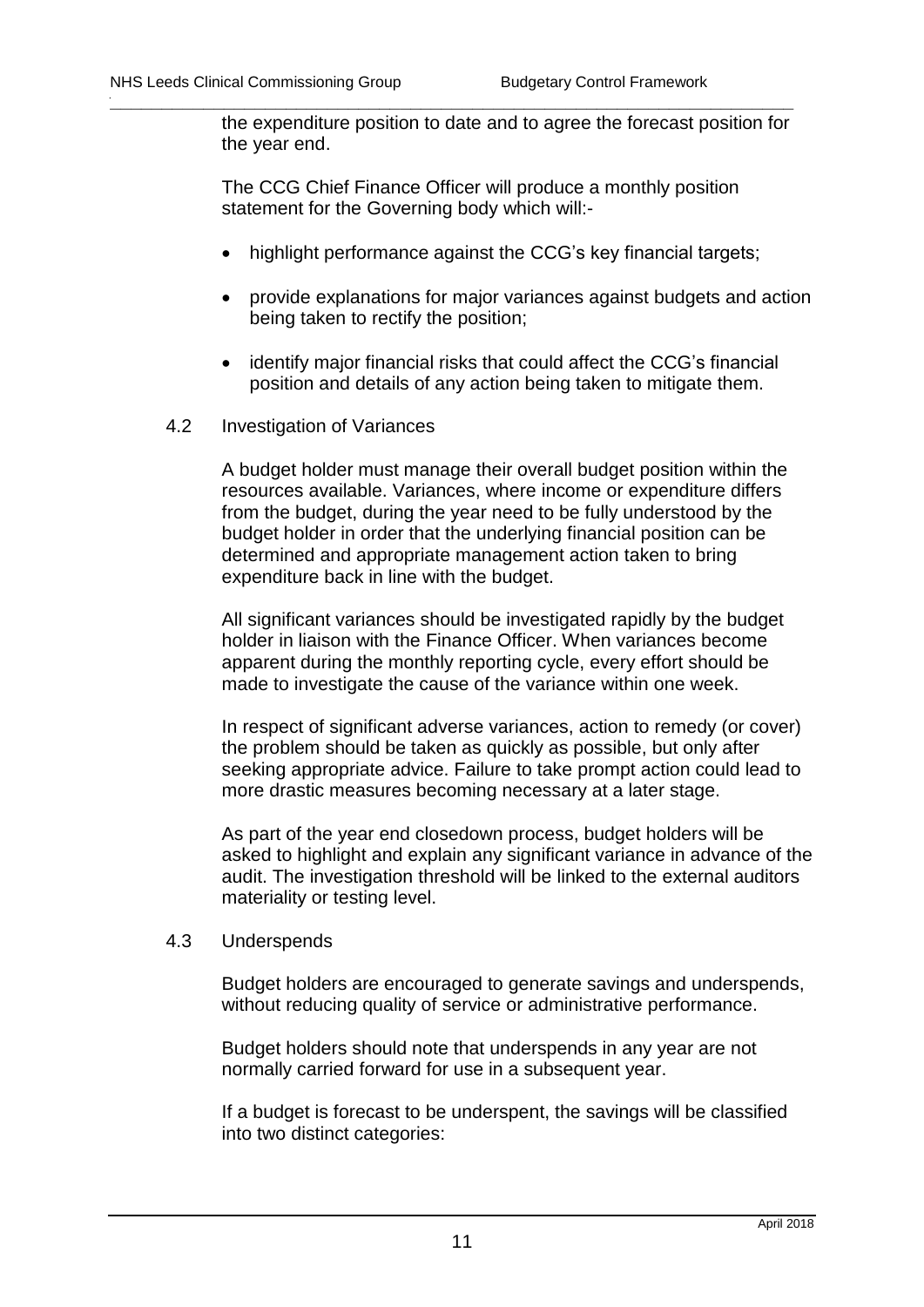1) Fortuitous – these are savings which accrue without the budget holder taking any specific action, eg staff turnover.

**\_\_\_\_\_\_\_\_\_\_\_\_\_\_\_\_\_\_\_\_\_\_\_\_\_\_\_\_\_\_\_\_\_\_\_\_\_\_\_\_\_\_\_\_\_\_\_\_\_\_\_\_\_\_\_\_\_\_\_\_\_\_\_\_\_\_**

2) Planned – these are savings which are the direct result of specific action taken by the budget holder.

Fortuitous savings will normally be vired to Central Reserves for the CCG to use, for example, to alleviate financial pressures elsewhere within the CCG or to fund new investments/developments.

For planned savings, discussion with the CCG Chief Finance Officer will determine whether some/all of the savings should be retained by the budget holder in the current year. Wherever possible budget holders should be allowed to retain planned underspends for alternative use provided that sound proposals can be put forward which will not jeopardize the CCG's overall financial position. Confirmation will be required that any commitment is of a non-recurrent nature and that the budget holder has clearly identified how and when savings will be released.

Notwithstanding these arrangements, the CCG Chief Finance Officer has the right to request the use of any planned savings to alleviate financial pressures elsewhere within the CCG or to fund new developments.

<span id="page-12-0"></span>4.4 Overspends

A budget holder does not have the authority to overspend their budget(s).

The Governing body must safeguard its overall spending position with regard to the CCG's statutory financial duties and will expect appropriate prompt action to be taken in order to minimize the serious consequences of potential overspending.

Where budget holders become aware that possible significant overspends could arise, immediate action must be taken to rectify the situation. The budget holder must inform the CCG Chief Finance Officer or a senior member of the Finance Team as quickly as possible. Delay that leads to a loss in opportunity to regulate overspending will be viewed as a serious breach of conduct.

Expenditure for which no budgetary provision has been made and which cannot be covered by delegated powers of transfer must not be incurred without the express permission of the Governing Body. The Governing Body have delegated this power to the Accountable Officer or CCG Chief Finance Officer. When this power is exercised, it must be reported to the Governing Body at the earliest opportunity.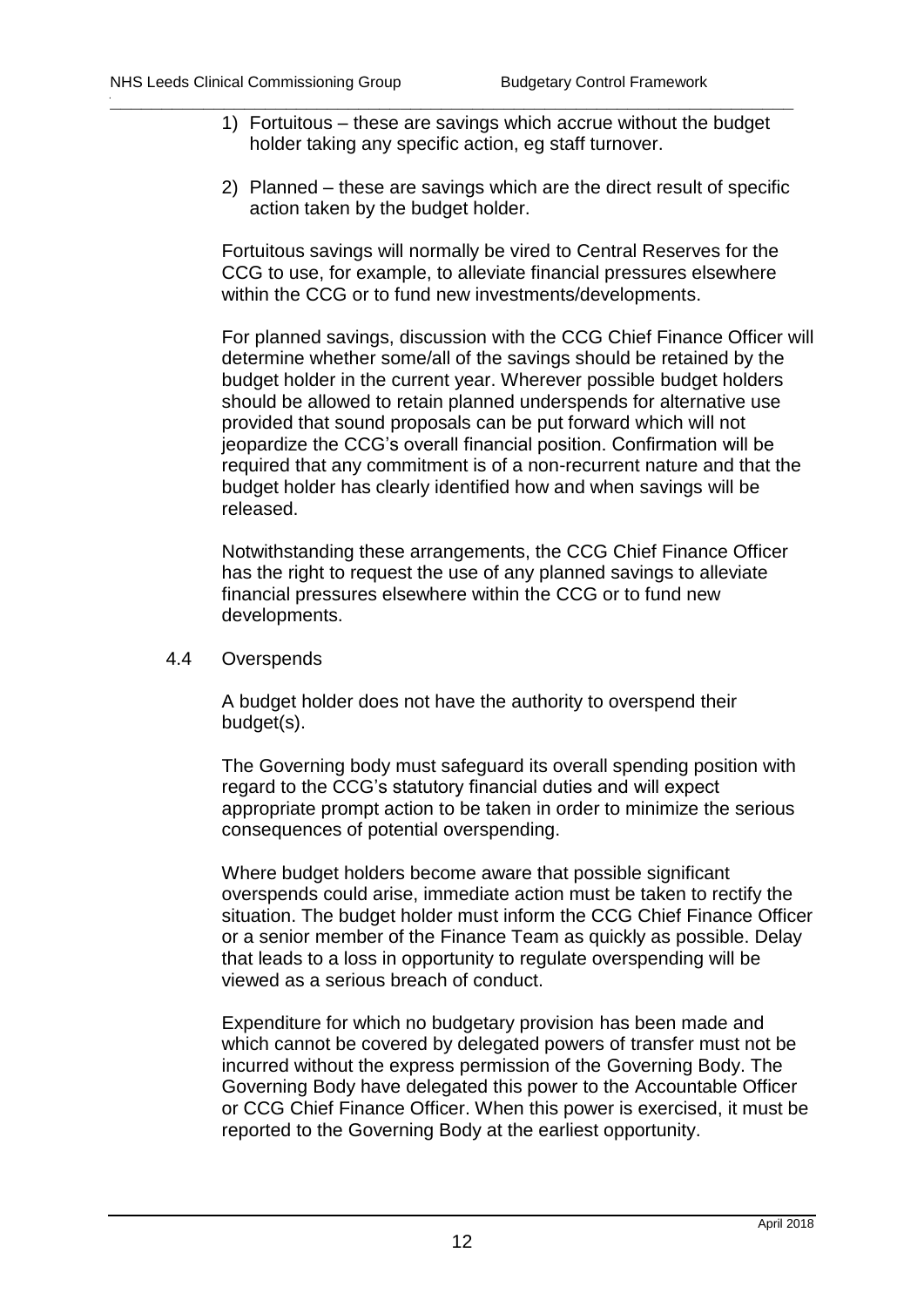Where power to transfer between budgets or budget headings has not been delegated, setting an underspend against a corresponding overspend is not permitted.

**\_\_\_\_\_\_\_\_\_\_\_\_\_\_\_\_\_\_\_\_\_\_\_\_\_\_\_\_\_\_\_\_\_\_\_\_\_\_\_\_\_\_\_\_\_\_\_\_\_\_\_\_\_\_\_\_\_\_\_\_\_\_\_\_\_\_**

Overspends will not normally be carried forward from one year to another. Executive Officers and budget holders are expected to provide a financial strategy to ensure that a balanced budget is achieved.

<span id="page-13-0"></span>4.5 Virement between budgets

As a general principle, budget holders must not incur expenditure which is normally chargeable to the budgets of other budget holders without prior written authority.

Virement (transfer) of funds between budgets/reserves may be necessary during the year for a number of reasons. One of these would relate to the peaks and troughs of service demand that may of necessity require some flexing of budgets.

Budget holders may wish to vire funds from within their own budgets (budget lines) or with budgets held by others. In all cases, a virement form must be completed (in conjunction with the Finance Officer) and signed by both the budget manager and the designated Finance Officer.

In those cases where transfers between budget holders are requested, the signature of both budget holders will be required before any budget is amended. The recipient should not assume that the virement will occur and must not take any action which commits expenditure until all signatures have been obtained.

A record of all budget changes from initial base budgets will be maintained by the Finance Team.

Virements **cannot** be actioned for:

- Non-recurrent funds to meet recurrent commitments;
- Transfers between capital and revenue (either way) without written approval of the CCG Chief Finance Officer;
- Where it would increase running costs, unless approved by the CCG Chief Finance Officer.

## <span id="page-13-1"></span>4.6 Virement limits

The Accountable Officer and CCG Chief Finance Officer have unlimited powers of virement.

Executive Officers and budget holders are required to consult with their Finance Officer when considering the financial viability of virement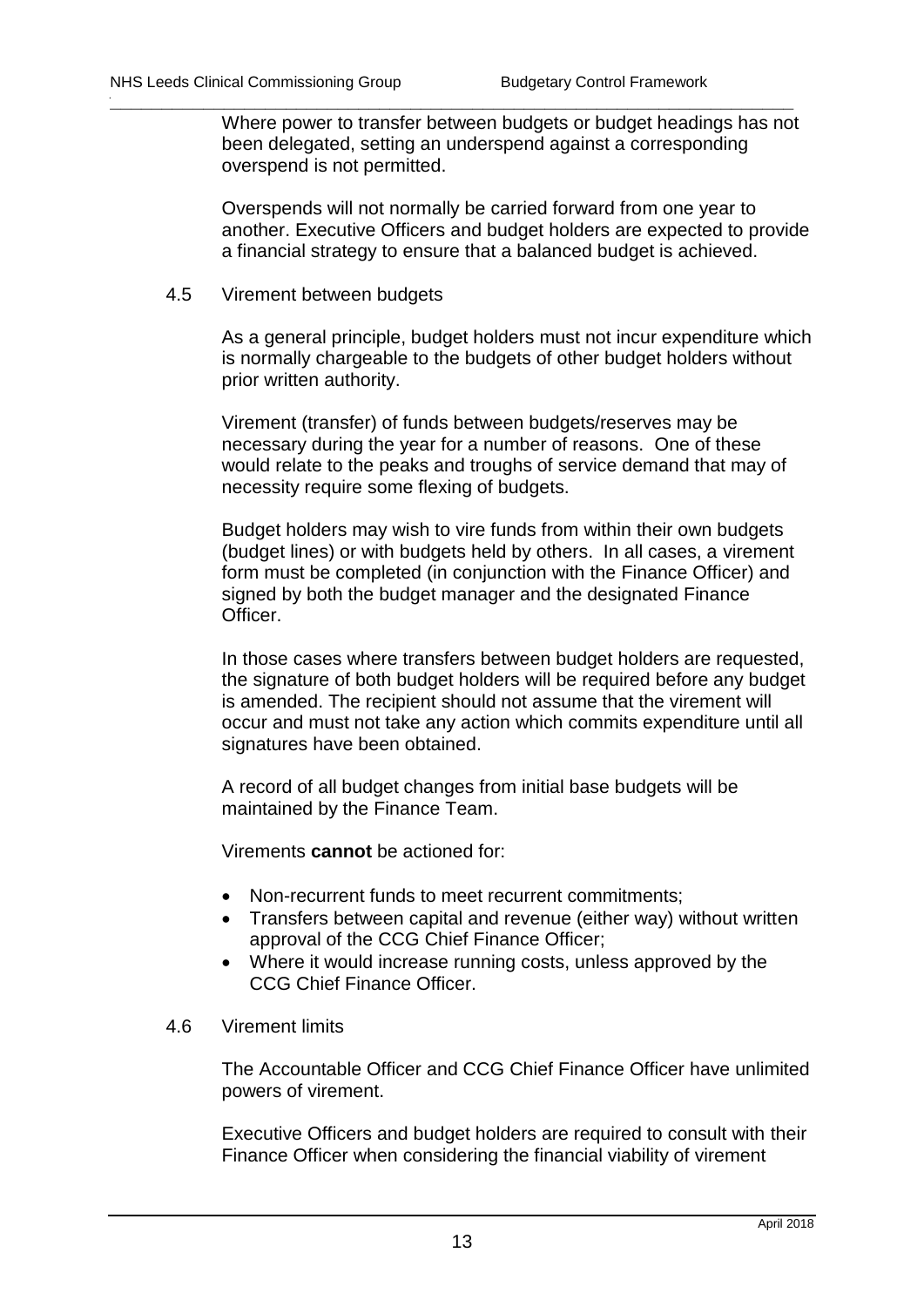proposals. The CCG Chief Finance Officer will be informed of all authorised virements.

**\_\_\_\_\_\_\_\_\_\_\_\_\_\_\_\_\_\_\_\_\_\_\_\_\_\_\_\_\_\_\_\_\_\_\_\_\_\_\_\_\_\_\_\_\_\_\_\_\_\_\_\_\_\_\_\_\_\_\_\_\_\_\_\_\_\_**

<span id="page-14-0"></span>4.7 Establishment Control

Prior to placing a job advertisement the proper establishment control procedure must be followed. In completing the establishment control documentation the originating manager must:-

- Identify how the full cost of the post will be funded. This will include, where applicable, costs relating to salary, travel, training, furniture, equipment, computer, mobile phone, etc.
- **Explain why the post should be filled, the impact on service** delivery of not filling the vacancy and the financial impact of filling/not filling the vacancy.

Establishment control forms completed in respect of all posts must be counter-signed by the Finance Officer as additional confirmation of availability of funding for the post.

Copies of all changes to establishments will be sent to the Finance Team to ensure that they are matched with budgets.

The above will facilitate the better management of budgets by ensuring that financial information is kept up to-date and will ensure that posts are only placed against funded positions.

<span id="page-14-1"></span>4.8 Compliance with HMRC legislation

The establishment control process must demonstrate compliance with HMRC requirements in relation to IR35/Off payroll regulations.

<span id="page-14-2"></span>4.9 Agency Staff Budgets

The establishment control process must be followed for all agency staff requirements.

Where agency staff are used, the appropriate establishment budget will be charged the actual agency/bank staff time (whole time equivalent) as well as cost.

The cost of agency staff is normally more expensive than NHS staff and therefore a budget manager must ensure that sufficient funds are available within the overall budget to accommodate this additional cost.

## <span id="page-14-3"></span>4.10 Consultancy Spending

Monitor, the NHS Development Authority and NHS England implemented consultancy spend controls effective from  $2^{nd}$  June 2015. The controls process requires NHS providers and NHS commissioners to demonstrate value for money of proposed consultancy support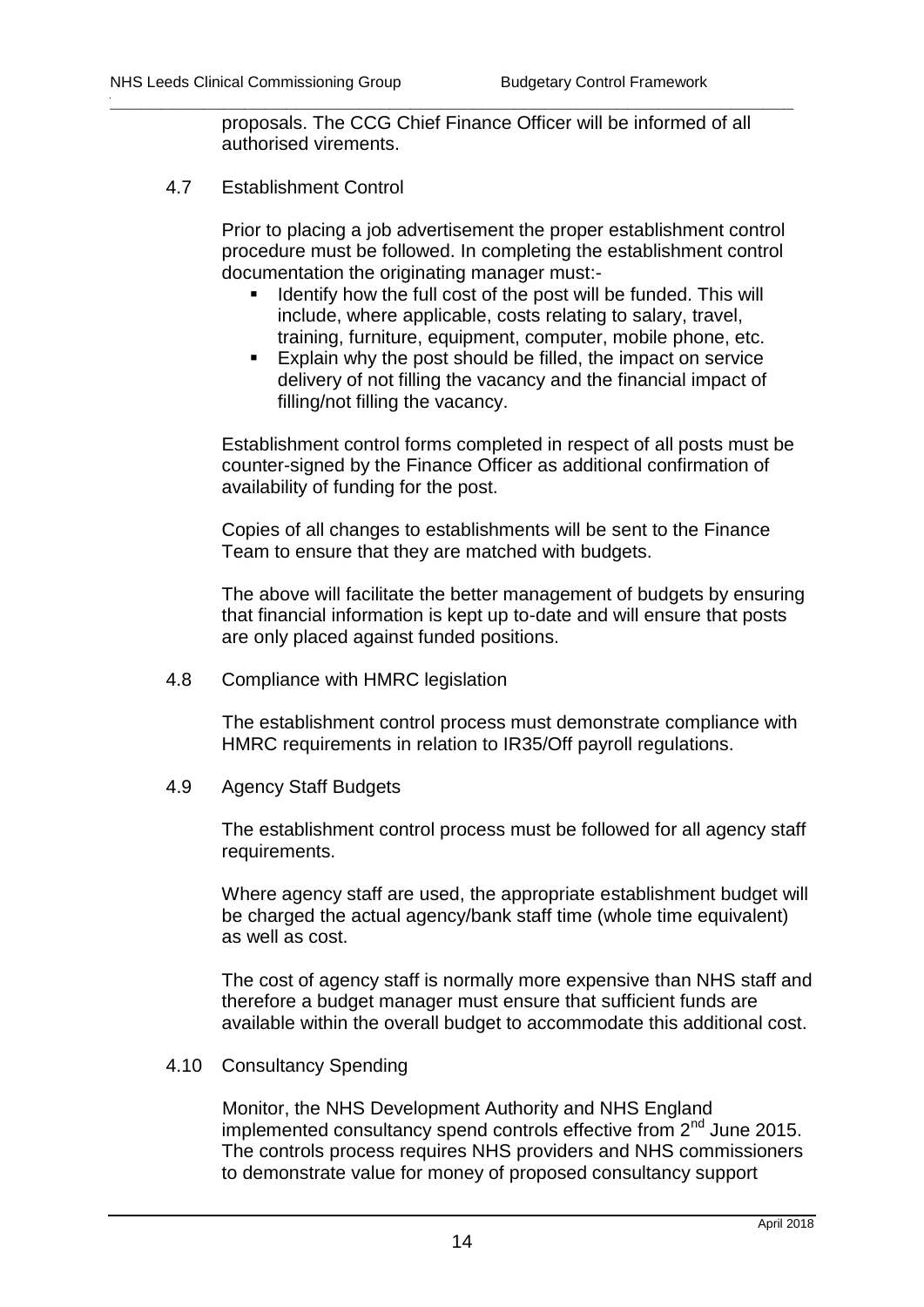against a number of assessment criteria, plus a post implementation report on benefits of work and value added.

**\_\_\_\_\_\_\_\_\_\_\_\_\_\_\_\_\_\_\_\_\_\_\_\_\_\_\_\_\_\_\_\_\_\_\_\_\_\_\_\_\_\_\_\_\_\_\_\_\_\_\_\_\_\_\_\_\_\_\_\_\_\_\_\_\_\_**

The local CCG procedure for managing this requirement is appended at appendix 1

<span id="page-15-0"></span>4.11 Better Payment Practice Code

Each CCG is required to pay at least 95% (by volume and value) of NHS and non-NHS creditors within 30 days unless other payment terms have been agreed. It is important, therefore, that those who are required to authorise invoices / or provide proof of delivery of goods or services against purchase orders should do so immediately or as soon as practicable upon receipt.

The Finance Team will actively manage performance against this target and will contact all budget holders to ensure that appropriate actions are taken in a timely manner.

<span id="page-15-1"></span>4.12 Cash Management

CCGs are required to keep minimal month end cash balance. It is not allowed to carry surplus cash above this limit nor is it allowed to run with an overdraft.

To support the achievement of this very tight control, budget holders are required to confirm the payment profile for significant expenditure budgets with their Finance Officer. The Finance Team will maintain a rigorous cash forecasting regime to oversee compliance and will be required to manage any variation from the forecast on a monthly basis.

<span id="page-15-2"></span>4.13 Training

Budget holders will receive appropriate training in budget management from Finance staff. It is essential that any training requirements are raised with your Finance Officer at the regular review meetings to ensure that there are no gaps in control.

## <span id="page-15-3"></span>**5 CAPITAL**

Capital expenditure is expenditure on a tangible productive asset, costing £5,000 or more, with an expected life in excess of one year. The figure of £5,000 includes VAT where this is non-recoverable.

A group of assets which individually may cost less than £5,000, but collectively cost more than £5,000 may be capitalised where the items fulfil all of the following criteria:-

 $\bullet$  Individually the items cost more than £250;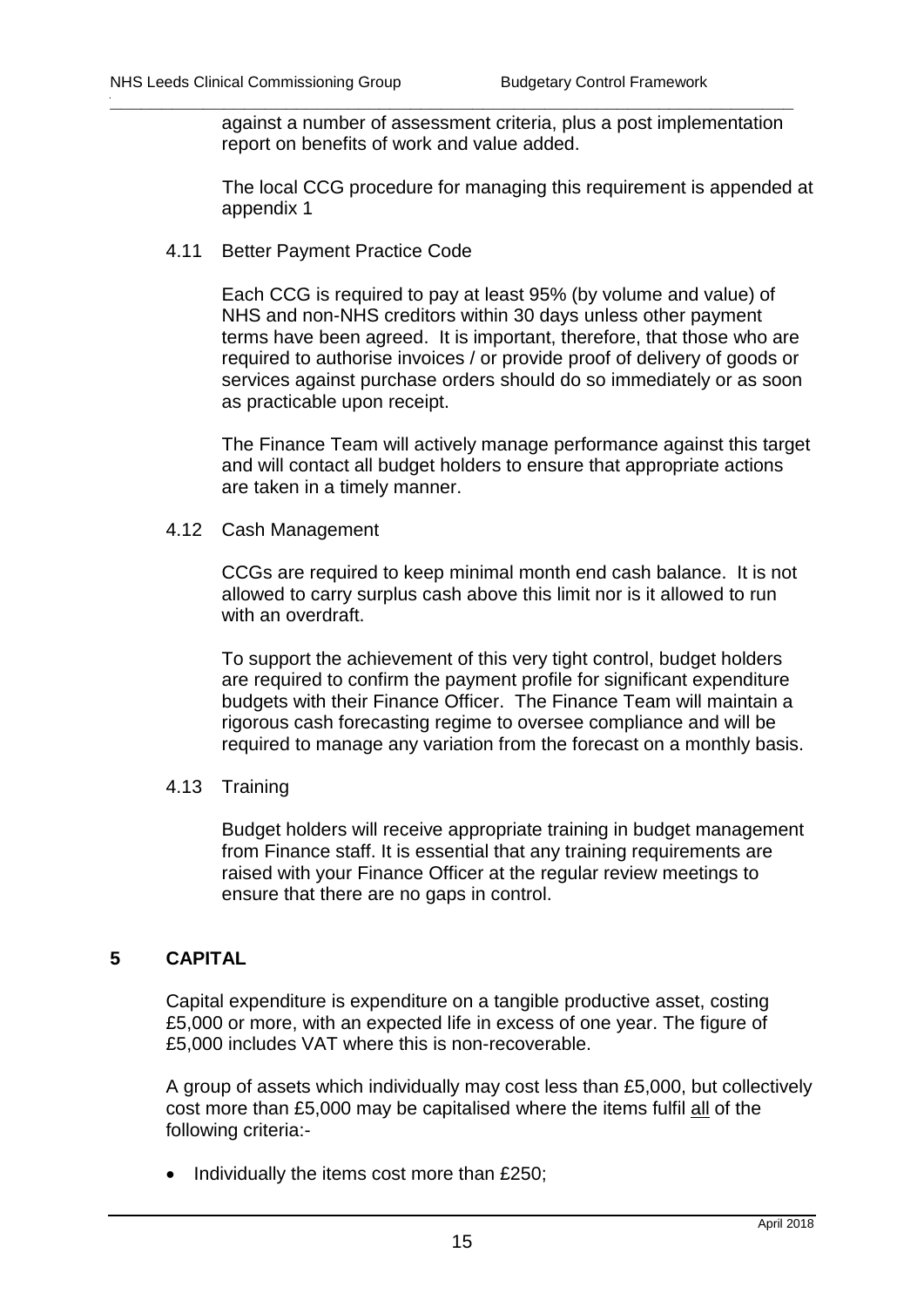- They are functionally interdependent;
- They are acquired at about the same date and are planned for disposal at about the same date; and

**\_\_\_\_\_\_\_\_\_\_\_\_\_\_\_\_\_\_\_\_\_\_\_\_\_\_\_\_\_\_\_\_\_\_\_\_\_\_\_\_\_\_\_\_\_\_\_\_\_\_\_\_\_\_\_\_\_\_\_\_\_\_\_\_\_\_**

• They are under single managerial control.

A business case must be prepared for all capital schemes. Each proposal must have appropriate input and support from the Finance Officer prior to submission to the Governing body or delegated sub committee/individual for approval. This will ensure that the associated costs, including revenue, are accurate and provide an additional check to ensure that all financial considerations have been taken into account.

Ultimate approval of all capital schemes rests with the NHS England.

Where schemes are proposed, no assumptions may otherwise be made regarding the splitting of capital costs between revenue and capital budgets. However, notwithstanding the above, any capital scheme must clearly include and have approval for any revenue commitments arising from the scheme.

No virement will be permissible between revenue funding and capital funding without the written agreement of the CCG Chief Finance Officer.

Once approved each capital scheme will have a designated budget holder who will be responsible for ensuring that expenditure does not exceed approved values.

The general rules stipulated within this budgetary control framework will also apply to capital expenditure.

## <span id="page-16-0"></span>**6 BUSINESS CASES**

This guidance should be read in conjunction with section 3.4.

Detailed guidance on business case format along with a template is saved on the CCG extranet.

Further advice regarding the format & content of a business case can be obtained from the designated Finance Officer.

## <span id="page-16-1"></span>**7 COUNTER FRAUD**

NHS Protect, part of the NHS Business Services Authority, is responsible for tackling all fraud and corruption in the NHS. It is there to protect NHS resources so that they can be used to provide the best possible patient care.

The CCG's Fraud & Corruption Policy defines the policy for dealing with suspected fraud and other fraudulent acts, dishonesty involving employees, contractors and their employees.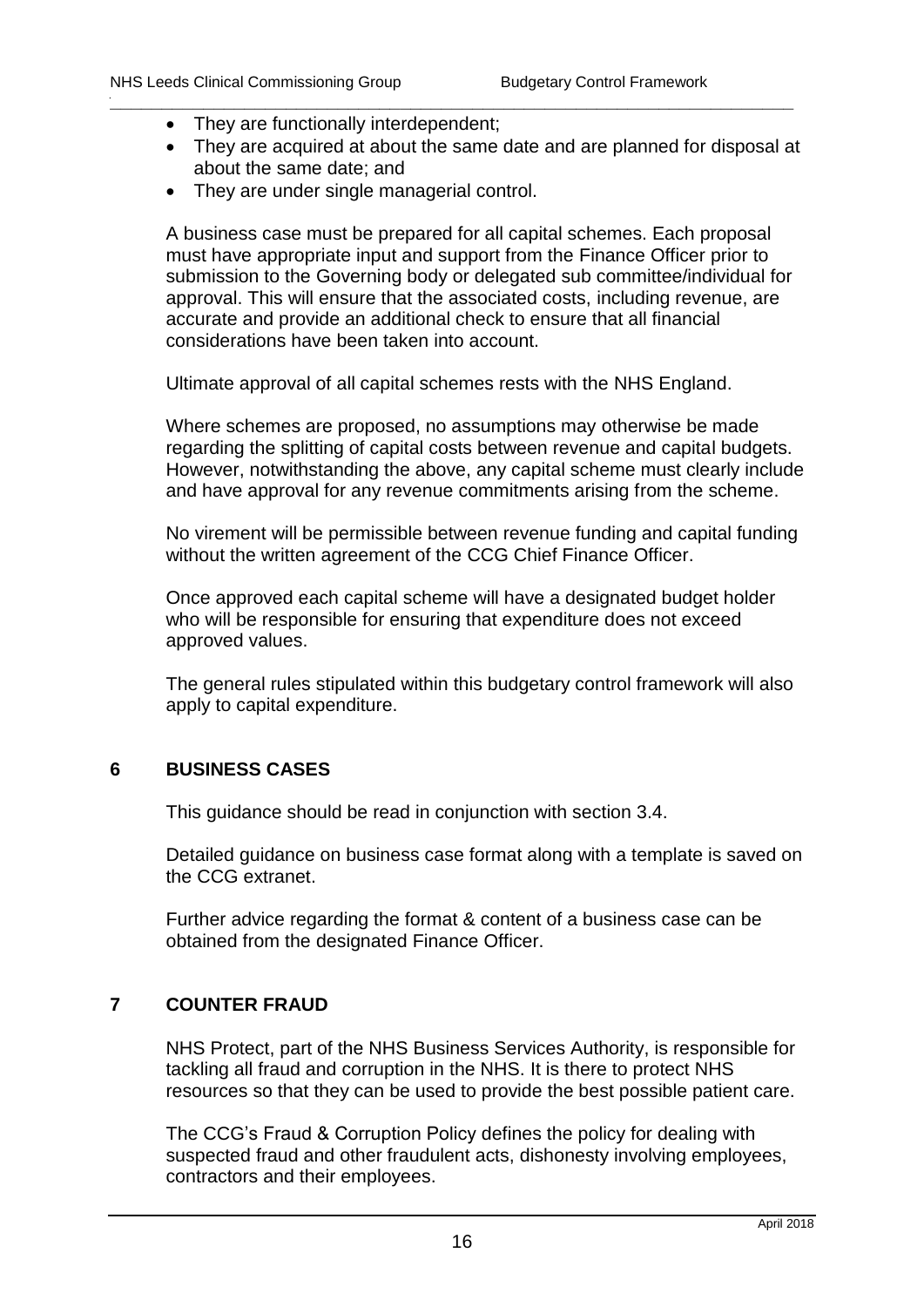The CCG has a designated Local Counter Fraud Specialist (LCFS) who is the main point of contact for anyone in the CCG who is concerned or suspicious.

Staff who have any concerns or suspicions of any activity that may be fraudulent should contact one of the following immediately:-

**\_\_\_\_\_\_\_\_\_\_\_\_\_\_\_\_\_\_\_\_\_\_\_\_\_\_\_\_\_\_\_\_\_\_\_\_\_\_\_\_\_\_\_\_\_\_\_\_\_\_\_\_\_\_\_\_\_\_\_\_\_\_\_\_\_\_**

- **Local Counter Fraud Specialist on 01904 725145**
- Chief Finance Officer on 0113 843 5497
- National Fraud & Corruption Reporting Line on 0800 028 40 60Or alternatively report their concerns via the: NHS Online Fraud Reporting Form www.reportnhsfraud.nhs.uk

Staff are protected by the Hearing Staff Concerns 'Whistle-blowing' Policy. This, together with the Fraud & Corruption Policy, can be found on the CCG intranet site.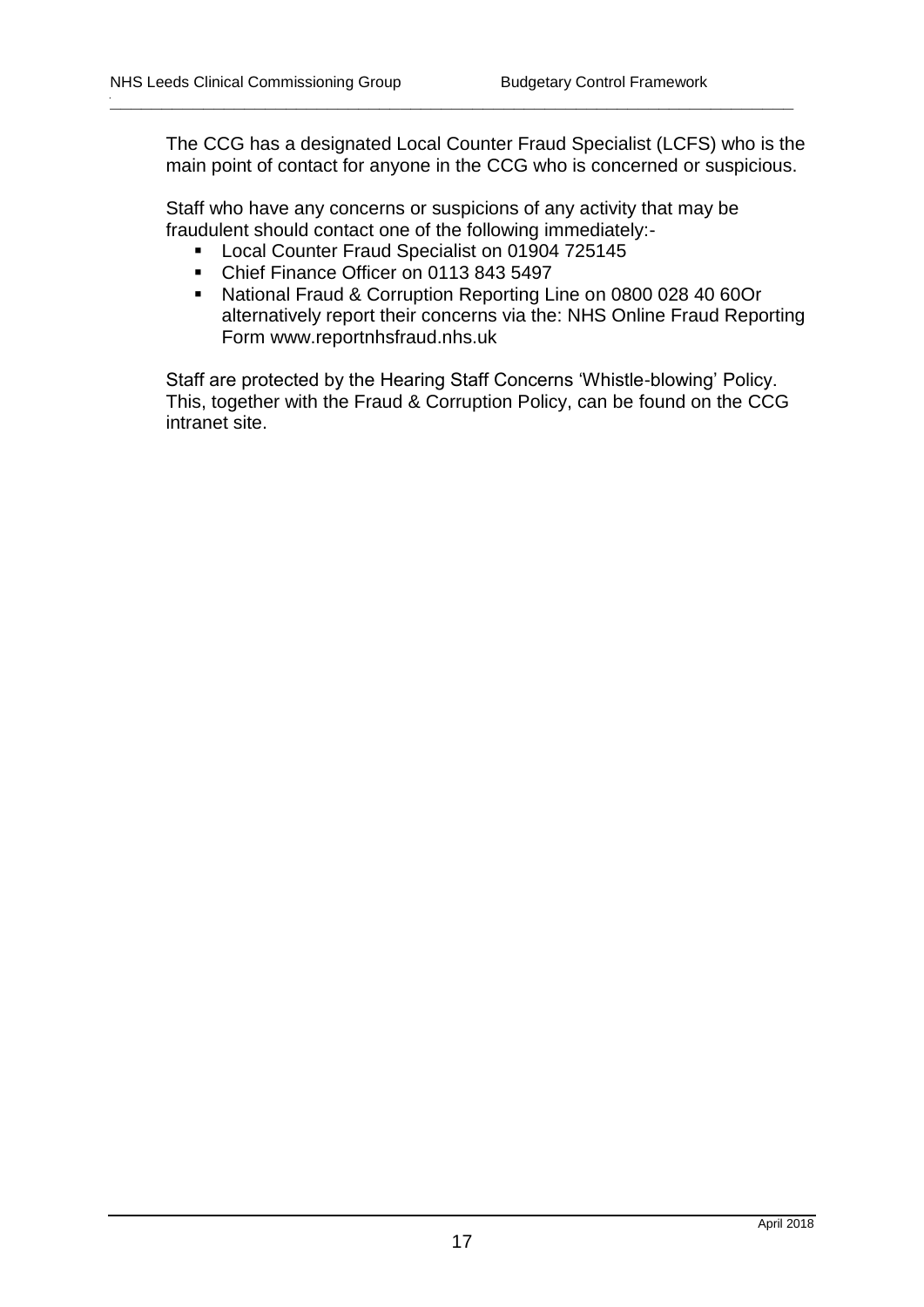#### **\_\_\_\_\_\_\_\_\_\_\_\_\_\_\_\_\_\_\_\_\_\_\_\_\_\_\_\_\_\_\_\_\_\_\_\_\_\_\_\_\_\_\_\_\_\_\_\_\_\_\_\_\_\_\_\_\_\_\_\_\_\_\_\_\_\_ APPENDIX 1 - Consultancy spending controls**

#### **Introduction**

Monitor, the NHS Trust Development Authority (TDA) and NHS England (NHSE) implemented consultancy spend controls effective from 2nd June 2015. The controls process requires NHS providers and NHS commissioners to demonstrate value for money of proposed consultancy support against a number of assessment criteria, plus a post implementation report on benefits of work and value added.

#### **The controls and definitions**

Any future consultancy contracts awarded over and above £50k (inclusive of VAT) require prior approval through a business case process by NHS England (see Consultancy spending controls: a note to CCGs available on the extranet)

Any future contracts over £250k will be subject to more senior approval requirements within NHS England as detailed in the above guidance.

<span id="page-18-0"></span>The controls also apply to extensions of existing contracts where the total value of the contract (including the proposed extension) exceeds £50K.

Consultancy (for the purposes of these controls is defined in NHS manual for accounts as) –

The provision to management of objective advice and assistance relating to strategy, structure, management or operations of an organisation in pursuit of its purposes and objectives. Such assistance will be provided outside the "business as usual" (BAU) environment when in-house skills are not available and will be of no essential consequence and time-limited. Services may include the identification of options with recommendations and/or assistance with (but not delivery of) the implementation of solutions.

The consultancy category will include areas such as:

o strategy;

o finance;

o organisational and change management;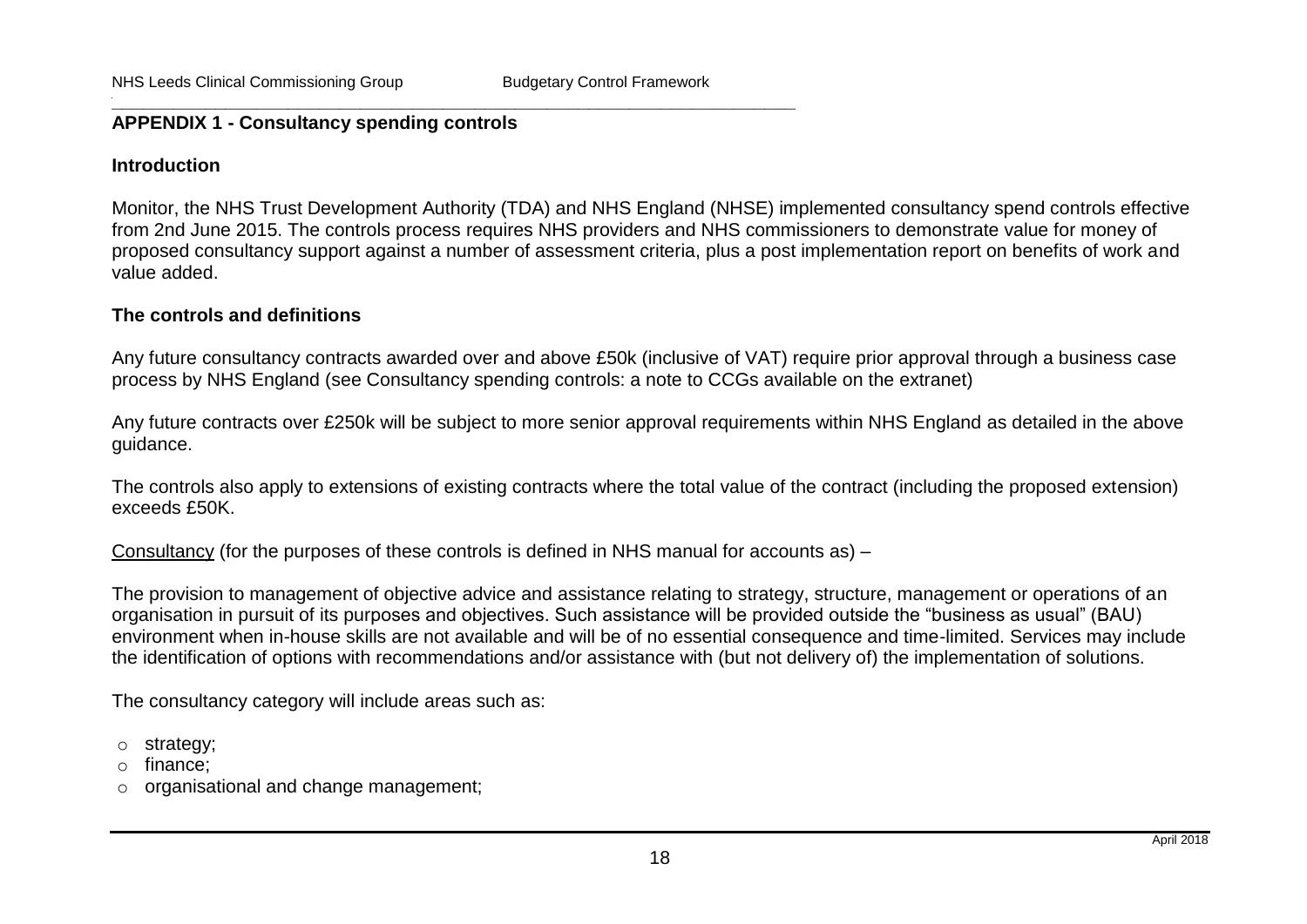$\circ$  IT:

- o property and construction;
- o procurement;
- o legal services;
- o marketing and communication;
- o HR;
- o training and education;
- o programme and project management, and
- o technical.

Specific Exclusions:

o expenditure with Commissioning support Units (CSU's), and

**\_\_\_\_\_\_\_\_\_\_\_\_\_\_\_\_\_\_\_\_\_\_\_\_\_\_\_\_\_\_\_\_\_\_\_\_\_\_\_\_\_\_\_\_\_\_\_\_\_\_\_\_\_\_\_\_\_\_\_\_\_\_\_\_\_\_**

o internal and external audit (including counter fraud services).

The controls do not currently apply to interim agency staff although this has not been ruled out as a further control in the future for CCGs.

For completeness agency staff can be defined as –

Staff brought in to cover for a professional, functional or management role, usually on a short term basis. For example, the resource brought in may provide cover for a vacancy, maternity leave or period of sickness, or provide additional resources for a seasonal peak in workload. This category may include professional interim staff who are likely to have a degree of organisational involvement e.g. by managing staff or by representing the team at meetings.

## **Internal process**

Budget holders should -

o Identify resource needed including cost and for how long.